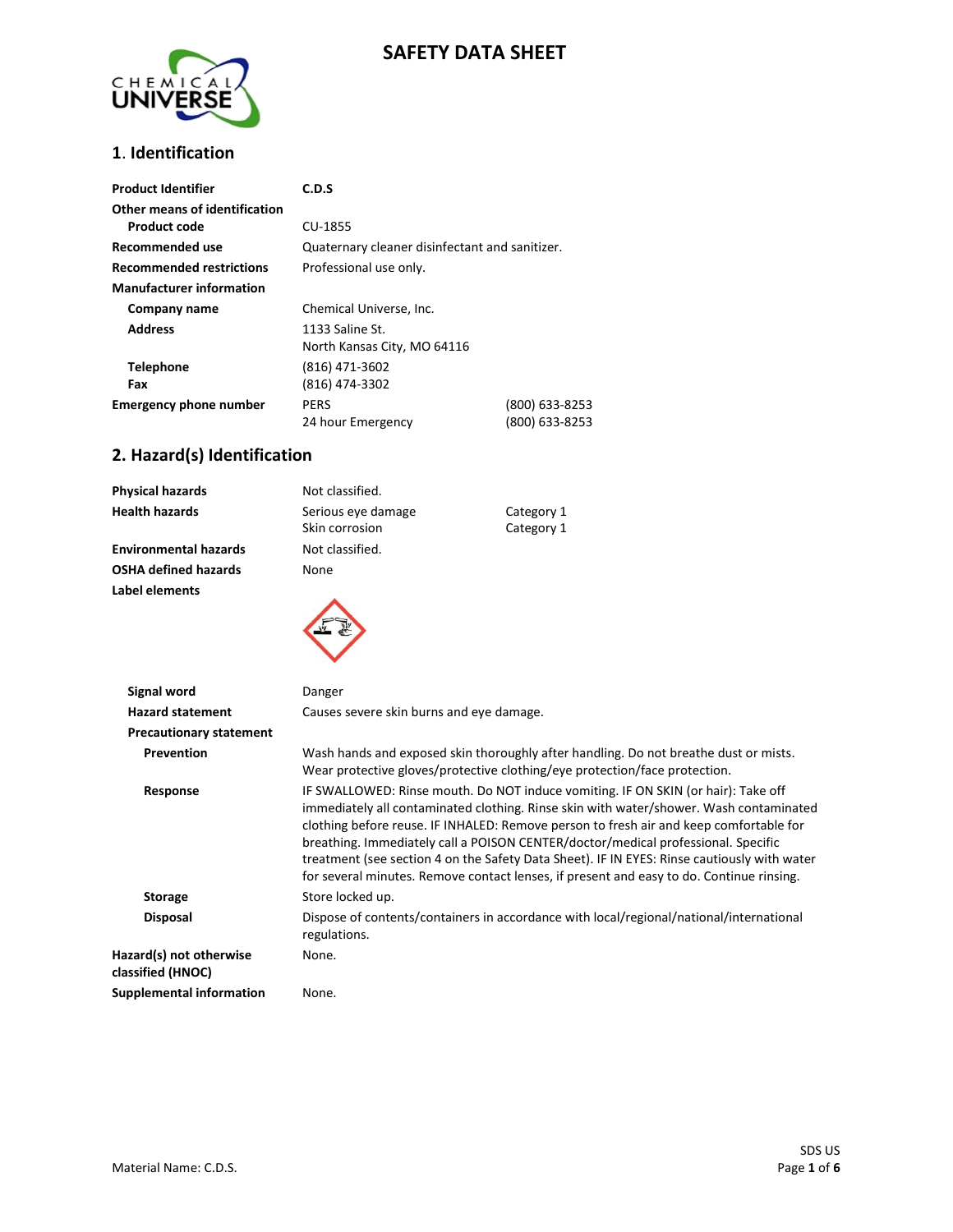### **3. Composition/information on ingredients**

| <b>Mixtures</b>                                       |                   |           |  |
|-------------------------------------------------------|-------------------|-----------|--|
| <b>Chemical name</b>                                  | <b>CAS number</b> | %         |  |
| Sodium carbonate                                      | 497-19-8          | $1 - 5$   |  |
| Alkyl dimethyl benzyl ammonium chloride (C12-18)      | 68391-01-5        | 2.25      |  |
| Alkyl dimethyl ethylbenzyl ammonium chloride (C12-14) | 85409-23-0        | 2.25      |  |
| Tetrasodium ethylenediamine tetraacetate              | 64-02-8           | $0.1 - 2$ |  |
| Other components below reportable levels              |                   | 90-100    |  |

**4. First-aid measures**

| <b>Inhalation</b>                                                            | Move to fresh air. Call a physician if symptoms develop or persist. Harmful if inhaled.                                                                                                                                                                                                                                                                    |
|------------------------------------------------------------------------------|------------------------------------------------------------------------------------------------------------------------------------------------------------------------------------------------------------------------------------------------------------------------------------------------------------------------------------------------------------|
| <b>Skin contact</b>                                                          | Remove contaminated clothing immediately and wash skin with soap and water. In case of<br>eczema or other skin disorders: Seek medical attention and take along these instructions.                                                                                                                                                                        |
| Eye contact                                                                  | Rinse with water for at least 15 minutes. Remove contact lenses if present and easy to do so.<br>Immediately call a physician or transport to hospital.                                                                                                                                                                                                    |
| Ingestion                                                                    | Rinse mouth. Get medical attention immediately. Do not induce vomiting.                                                                                                                                                                                                                                                                                    |
| <b>Most important</b><br>symptoms/effects, acute and<br>delayed              | Can cause serious eye damage. Can cause burning sensation in affected areas. Shortness of<br>breath, respiratory tract irritation or damage.                                                                                                                                                                                                               |
| Indication of immediate<br>medical attention and special<br>treatment needed | Provide general support measures and treat symptomatically. Keep victim under observation.<br>Symptoms may be delayed.                                                                                                                                                                                                                                     |
| <b>General information</b>                                                   | Ensure that medical personnel are aware of the material(s) involved, and take precautions to<br>protect themselves. Wash contaminated clothing before reuse. Use with extreme caution.<br>Note to physician: If the product is ingested, probable mucosal damage may contraindicate<br>the use of gastric lavage. Treat the affected person appropriately. |

### **5. Fire-fighting measures**

| Suitable extinguishing media<br>Unsuitable extinguishing<br>media   | Water fog. Foam. Dry chemical powder. Carbon dioxide $(CO2)$ .<br>Do not use water jet as an extinguisher, as this will spread the fire.  |
|---------------------------------------------------------------------|-------------------------------------------------------------------------------------------------------------------------------------------|
| Specific hazards arising from<br>the chemical                       | During fire, gases hazardous to health may be formed.                                                                                     |
| Special protective equipment<br>and precautions for<br>firefighters | Self-contained breathing apparatus and full protecting clothing must be worn in case of fire.                                             |
| <b>Fire-fighting</b><br>equipment/instructions                      | Move containers from fire area if you can do so without risk.                                                                             |
| <b>Specific methods</b><br><b>General fire hazards</b>              | Use standard firefighting procedures and consider the hazards of other involved materials.<br>No unusual fire or explosion hazards noted. |

#### **6. Accidental release measures**

| <b>Personal precautions,</b><br>protective equipment and<br>emergency procedures | Keep unnecessary personnel away. Keep people away from and upwind of spill/leak. Keep out<br>of low areas. Wear appropriate protective equipment and clothing during clean-up. Avoid<br>inhalation of vapors or mists. Do not touch damaged containers or spilled materials unless<br>wearing appropriate protective clothing. Ensure adequate ventilation. Local authorities should<br>be advised if significant spillages cannot be contained. For personal protection, see section 8<br>of the SDS. |
|----------------------------------------------------------------------------------|--------------------------------------------------------------------------------------------------------------------------------------------------------------------------------------------------------------------------------------------------------------------------------------------------------------------------------------------------------------------------------------------------------------------------------------------------------------------------------------------------------|
| <b>Methods and materials for</b>                                                 | This product is miscible in water.                                                                                                                                                                                                                                                                                                                                                                                                                                                                     |
| containment and cleaning up                                                      | Large spills: Stop the flow of material, if this is without risk. Dike the spilled material, where                                                                                                                                                                                                                                                                                                                                                                                                     |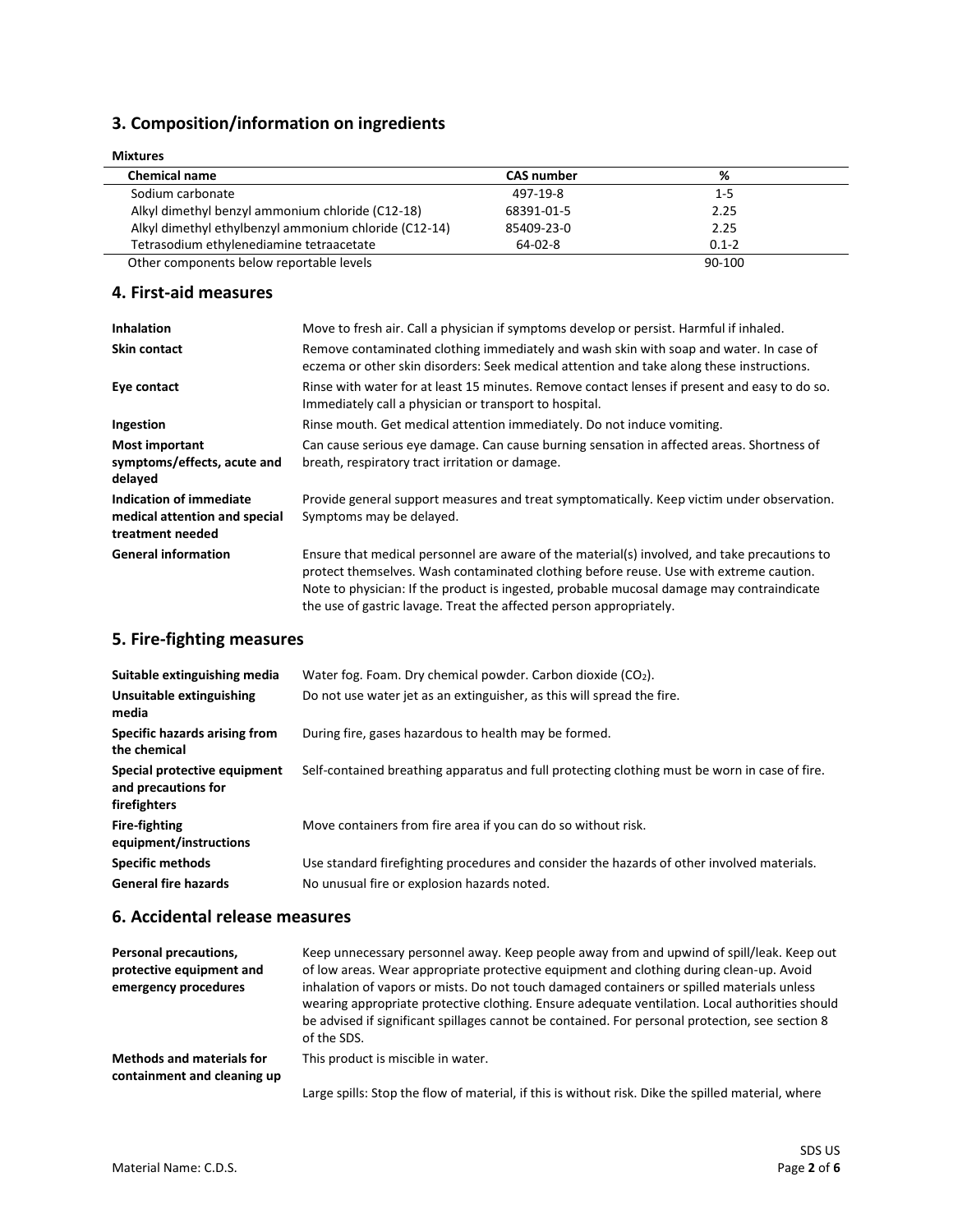| 7 Hameling and standard          |                                                                                                                                                                                                                                                                 |
|----------------------------------|-----------------------------------------------------------------------------------------------------------------------------------------------------------------------------------------------------------------------------------------------------------------|
| <b>Environmental precautions</b> | Avoid discharge into areas not consistent with package labeling.                                                                                                                                                                                                |
|                                  | Never return spills to original container for re-use. For waste disposal, see section 13 of the<br>SDS.                                                                                                                                                         |
|                                  | Small spills: Wipe up with absorbent material (e.g. cloth, fleece). Clean surface thoroughly to<br>remove residual contamination.                                                                                                                               |
|                                  | this is possible. Cover with plastic sheet to prevent spreading. Absorb in vermiculite, dry sand<br>or earth and place into containers. Prevent entry into waterways, sewer, basements or<br>confined areas. Following product recovery, flush area with water. |
|                                  |                                                                                                                                                                                                                                                                 |

#### **7. Handling and storage**

| <b>Precautions for safe handling</b> | Avoid breathing mist or vapor. Avoid contact with eyes, skin, and clothing. Avoid prolonged<br>exposure. Provide adequate ventilation. Wear appropriate personal protective equipment.<br>Observe good industrial hygiene practices.<br>DO NOT CONTAMINATE WATER, FOOD OR FEED BY STORAGE OR DISPOSAL. |
|--------------------------------------|--------------------------------------------------------------------------------------------------------------------------------------------------------------------------------------------------------------------------------------------------------------------------------------------------------|
| Conditions for safe storage,         | Store in original tightly closed container. Store away from incompatible materials (see section                                                                                                                                                                                                        |
| including any                        | 10 of the SDS). PESTICIDE STORAGE: Store in a dry place no lower in temperature than 50°F or                                                                                                                                                                                                           |
| incompatibilities                    | higher than 120°F.                                                                                                                                                                                                                                                                                     |

# **8. Exposure controls/personal protection**

| <b>Occupational exposure limits</b>        | No information.                                                                                                                                                                                                                                                                                                                                                                                                                    |
|--------------------------------------------|------------------------------------------------------------------------------------------------------------------------------------------------------------------------------------------------------------------------------------------------------------------------------------------------------------------------------------------------------------------------------------------------------------------------------------|
| <b>Biological limit values</b>             | No information.                                                                                                                                                                                                                                                                                                                                                                                                                    |
| <b>Appropriate engineering</b><br>controls | Good general ventilation (typically 10 air changes per hour) should be used. Ventilation rates<br>should be matched to conditions. If applicable, use process enclosures, local exhaust<br>ventilation, or other engineering controls to maintain airborne levels to an acceptable level. It<br>is recommended that users of this product perform a risk assessment to determine the<br>appropriate personal protective equipment. |
|                                            | Individual protection measures, such as personal protective equipment                                                                                                                                                                                                                                                                                                                                                              |
| Eye/face protection                        | Avoid contact with eyes. Wear safety glasses with side shields (or goggles).                                                                                                                                                                                                                                                                                                                                                       |
| <b>Skin protection</b>                     |                                                                                                                                                                                                                                                                                                                                                                                                                                    |
| Hand protection                            | Wear appropriate chemical resistant gloves.                                                                                                                                                                                                                                                                                                                                                                                        |
| Other                                      | Wear appropriate chemical resistant clothing. Use of an impervious apron is recommended.                                                                                                                                                                                                                                                                                                                                           |
| <b>Respiratory protection</b>              | In case of insufficient ventilation, wear suitable respiratory equipment.                                                                                                                                                                                                                                                                                                                                                          |
| <b>Thermal hazards</b>                     | Wear appropriate thermal protective clothing, when necessary.                                                                                                                                                                                                                                                                                                                                                                      |
| <b>General hygiene</b><br>considerations   | When using do not smoke or use chewing tobacco. Always observe good personal hygiene<br>measures, such as washing after handling the material and before eating, drinking, and/or<br>smoking. Routinely wash work clothing and protective equipment to remove contaminants.<br>Contaminated work clothing should not be allowed out of the workplace.                                                                              |

# **9. Physical and chemical properties**

| Appearance             |                 |
|------------------------|-----------------|
| <b>Physical State</b>  | Liquid.         |
| Color                  | Red.            |
| Odor                   | Characteristic. |
| <b>Odor threshold</b>  | Not available.  |
| рH                     | $11 - 12$       |
| Melting/freezing point | Not available.  |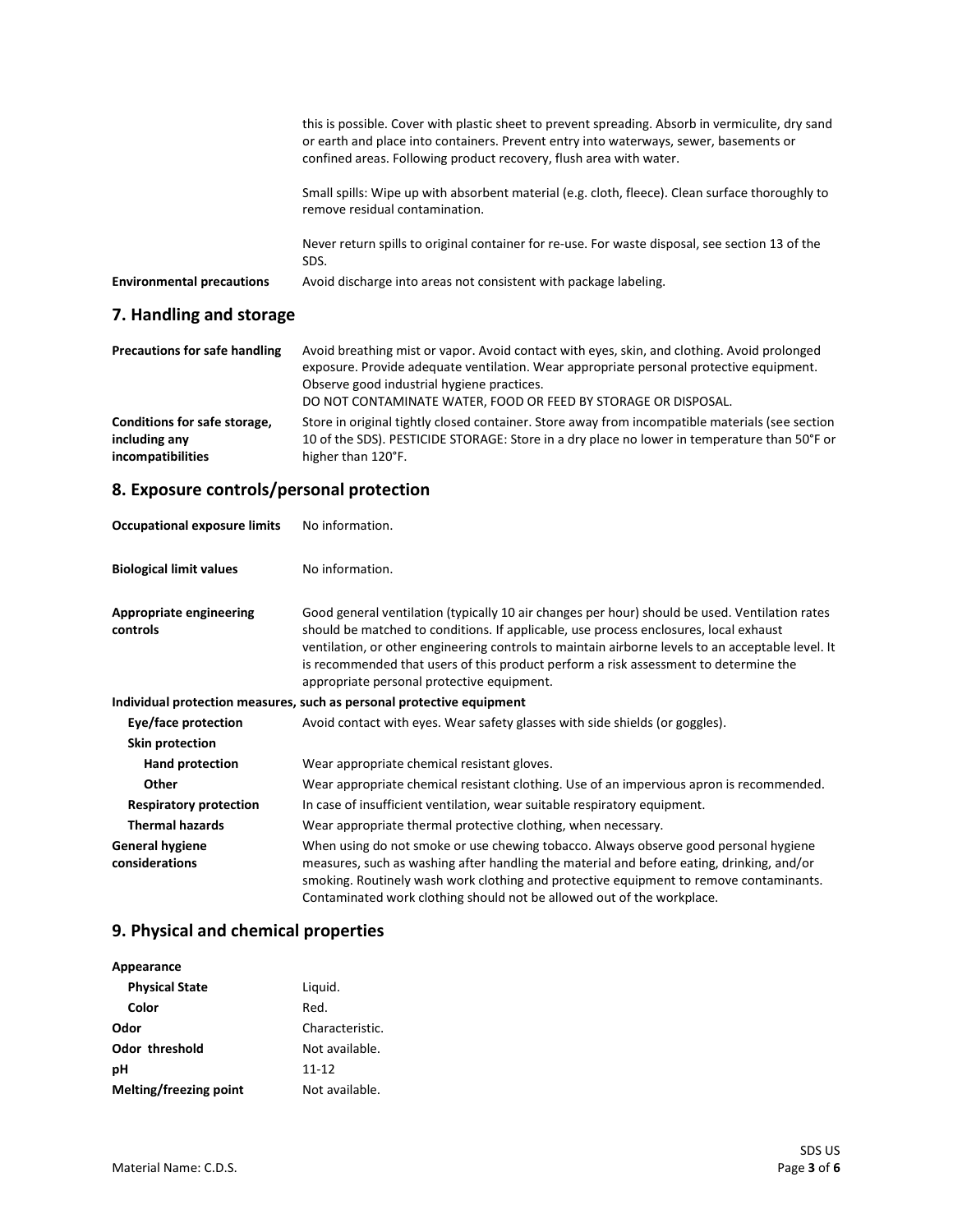| Initial boiling point and<br>boiling range        | 200°F (93.3°C) estimated.  |
|---------------------------------------------------|----------------------------|
| <b>Flash point</b>                                | >201°F (93.9°C) estimated. |
| <b>Evaporation rate</b>                           | Not available.             |
| Flammability                                      | Not available.             |
| <b>Flammability Limits</b>                        |                            |
| Upper                                             | Not available.             |
| Lower                                             | Not available.             |
| Vapor pressure                                    | Not available.             |
| Vapor density                                     | Not available.             |
| Specific gravity (water=1)                        | 1.05                       |
| Solubility in water                               | Soluble.                   |
| <b>Partition coefficient</b><br>(n-octanol/water) | Not available.             |
| <b>Auto-ignition temperature</b>                  | Not available.             |
| Decomposition temperature                         | Not available.             |
| <b>Viscosity</b>                                  | Not available.             |
|                                                   |                            |

# **10. Stability and reactivity**

| Reactivity                                   | This product is stable and non-reactive under normal conditions of use.                                          |
|----------------------------------------------|------------------------------------------------------------------------------------------------------------------|
| <b>Chemical stability</b>                    | Material is stable under normal conditions. Store in a cool dark place.                                          |
| <b>Possibility of hazardous</b><br>reactions | Hazardous polymerization does not occur.                                                                         |
| <b>Conditions to avoid</b>                   | Avoid storage in elevated temperatures. Keep away from heat, sparks, and open flame.                             |
| Incompatible materials                       | Strong oxidizing agents, anionic surfactants.                                                                    |
| <b>Hazardous decomposition</b><br>products   | Oxides of nitrogen and ammonia, carbon dioxide, carbon monoxide, and other low molecular<br>weight hydrocarbons. |

# **11. Toxicological information**

| Information on likely routes<br>of exposure                                        |                                                                 |
|------------------------------------------------------------------------------------|-----------------------------------------------------------------|
| Ingestion                                                                          | Do not ingest. Harmful if swallowed.                            |
| <b>Inhalation</b>                                                                  | Avoid inhaling mists. Harmful if inhaled.                       |
| <b>Skin contact</b>                                                                | Can cause severe skin burns.                                    |
| Eye contact                                                                        | Can cause serious eye damage.                                   |
| Symptoms related to the<br>physical, chemical and<br>toxicological characteristics | Burning sensation, coughing, wheezing, and shortness of breath. |
| <b>Acute toxicity</b>                                                              | Harmful if swallowed or inhaled.                                |

| Product              | <b>Route and Species</b>                                                   | $LD_{50}$              |
|----------------------|----------------------------------------------------------------------------|------------------------|
| C.D.S. (CAS mixture) |                                                                            |                        |
| Acute                |                                                                            |                        |
|                      | Oral, rat                                                                  | 5,475 mg/kg estimated  |
|                      | Dermal, rabbit                                                             | >2,000 mg/kg estimated |
|                      | Inhalation, rat                                                            | 9.2 mg/L estimated     |
|                      | *Estimates for product may be based on additional component data not shown |                        |

\*Estimates for product may be based on additional component data not shown

| Skin corrosion/irritation | Can cause severe skin burns.  |
|---------------------------|-------------------------------|
| Serious eye damage/       | Can cause serious eye damage. |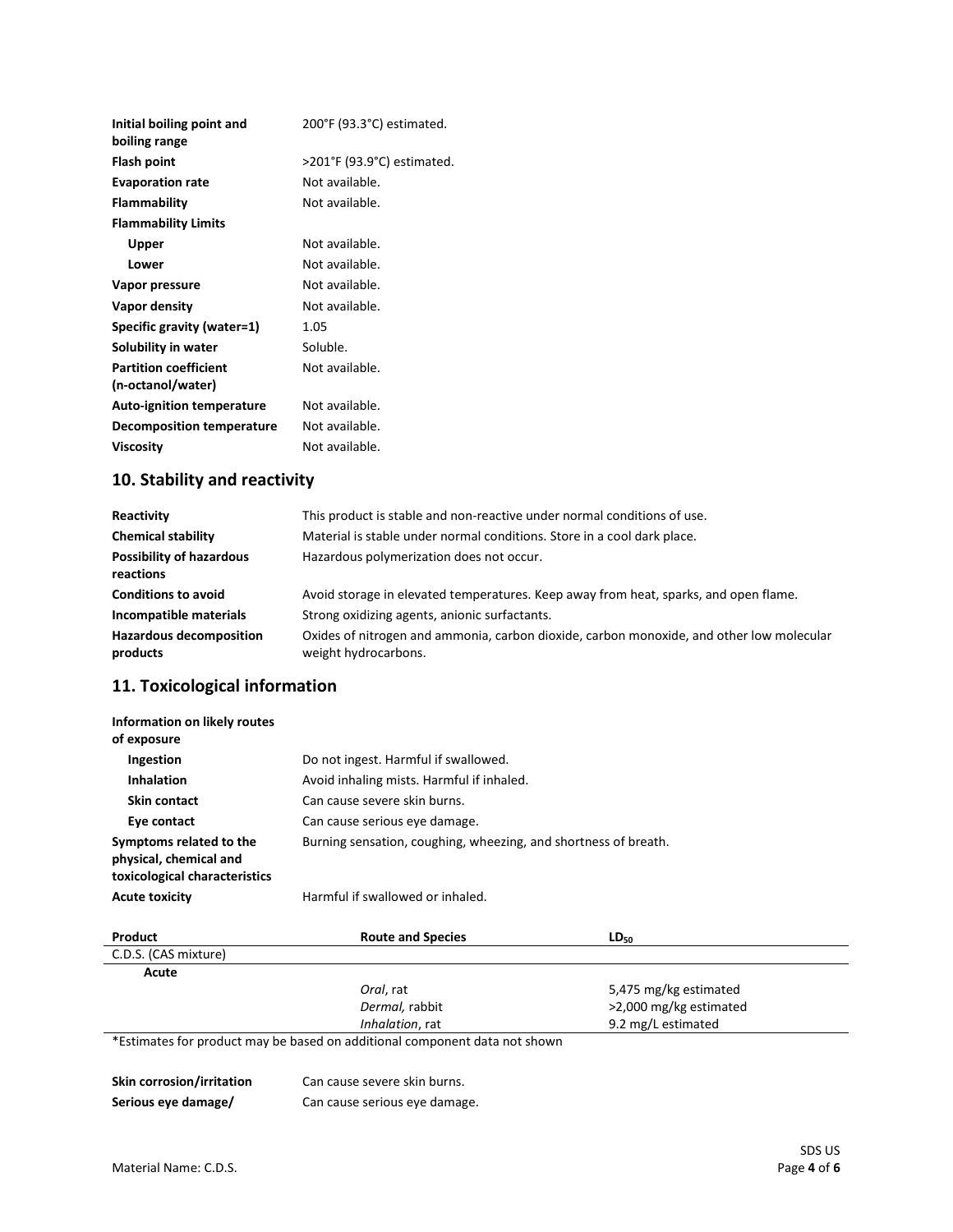| irritation                                            |                                                                                                                     |
|-------------------------------------------------------|---------------------------------------------------------------------------------------------------------------------|
| <b>Respiratory sensitization</b>                      | Not considered a respiratory sensitizer.                                                                            |
| <b>Skin sensitization</b>                             | Not considered a skin sensitizer.                                                                                   |
| <b>Germ cell mutagenicity</b>                         | No data available to indicate product or any components present at greater than 0.1% are<br>mutagenic or genotoxic. |
| Carcinogenicity                                       | Not considered a carcinogen.                                                                                        |
|                                                       | <b>OSHA Specifically Regulated Substances (29 CFR 1910.1001-1050)</b>                                               |
| Not Listed.                                           |                                                                                                                     |
| <b>Reproductive toxicity</b>                          | No data available.                                                                                                  |
| Specific target organ toxicity<br>- single exposure   | No data available.                                                                                                  |
| Specific target organ toxicity<br>- repeated exposure | No data available.                                                                                                  |
| <b>Aspiration hazard</b>                              | No data available.                                                                                                  |

# **12. Ecological information**

| <b>Ecotoxicity</b>   |                       |                                  |
|----------------------|-----------------------|----------------------------------|
| Product              | <b>Species</b>        | <b>Test Results</b>              |
| C.D.S. (CAS mixture) |                       |                                  |
| Aquatic              |                       |                                  |
| Fish                 | <b>Fathead Minnow</b> | $LC_{50}$ = 15.19 mg/L estimated |
| Crustacea            | Daphnia               | $EC_{50} = 0.28$ mg/L estimated  |

\*Estimates for product may be based on additional component data not shown

| Persistence and degradability    | Not available.                                                                    |
|----------------------------------|-----------------------------------------------------------------------------------|
| <b>Bioaccumulative potential</b> | Accumulation in aquatic organisms is expected. Harmful to aquatic life.           |
| Mobility in soil                 | No data available.                                                                |
| Other adverse effects            | Very toxic to aquatic life. Harmful to plants wildlife with long lasting effects. |

### **13. Disposal considerations**

| <b>Disposal instructions</b>          | Collect and reclaim or dispose in sealed containers at licensed waste disposal site. Dispose of<br>contents/container in accordance with local/regional/national/international regulations.                             |
|---------------------------------------|-------------------------------------------------------------------------------------------------------------------------------------------------------------------------------------------------------------------------|
| Local disposal regulations            | Dispose in accordance with all applicable regulations.                                                                                                                                                                  |
| Hazardous waste code                  | The waste code should be assigned in discussion between the user, the producer and the<br>waste disposal company.                                                                                                       |
| Waste from residues/unused<br>product | Dispose of in accordance with local regulations. Empty containers or liners may retain some<br>product residues. This material and its container must be disposed of in a safe manner. (see:<br>Disposal instructions). |
| <b>Contaminated packaging</b>         | Empty containers should be taken to an approved waste handling site for recycling or<br>disposal. Since emptied containers may contain product residue, follow label warnings even<br>after container is emptied.       |

### **14. Transport information**

#### **DOT**

Not regulated as dangerous goods.

#### **15. Regulatory information**

```
US federal regulations .
```

```
SARA 302 Extremely hazardous substance
Not listed.
```